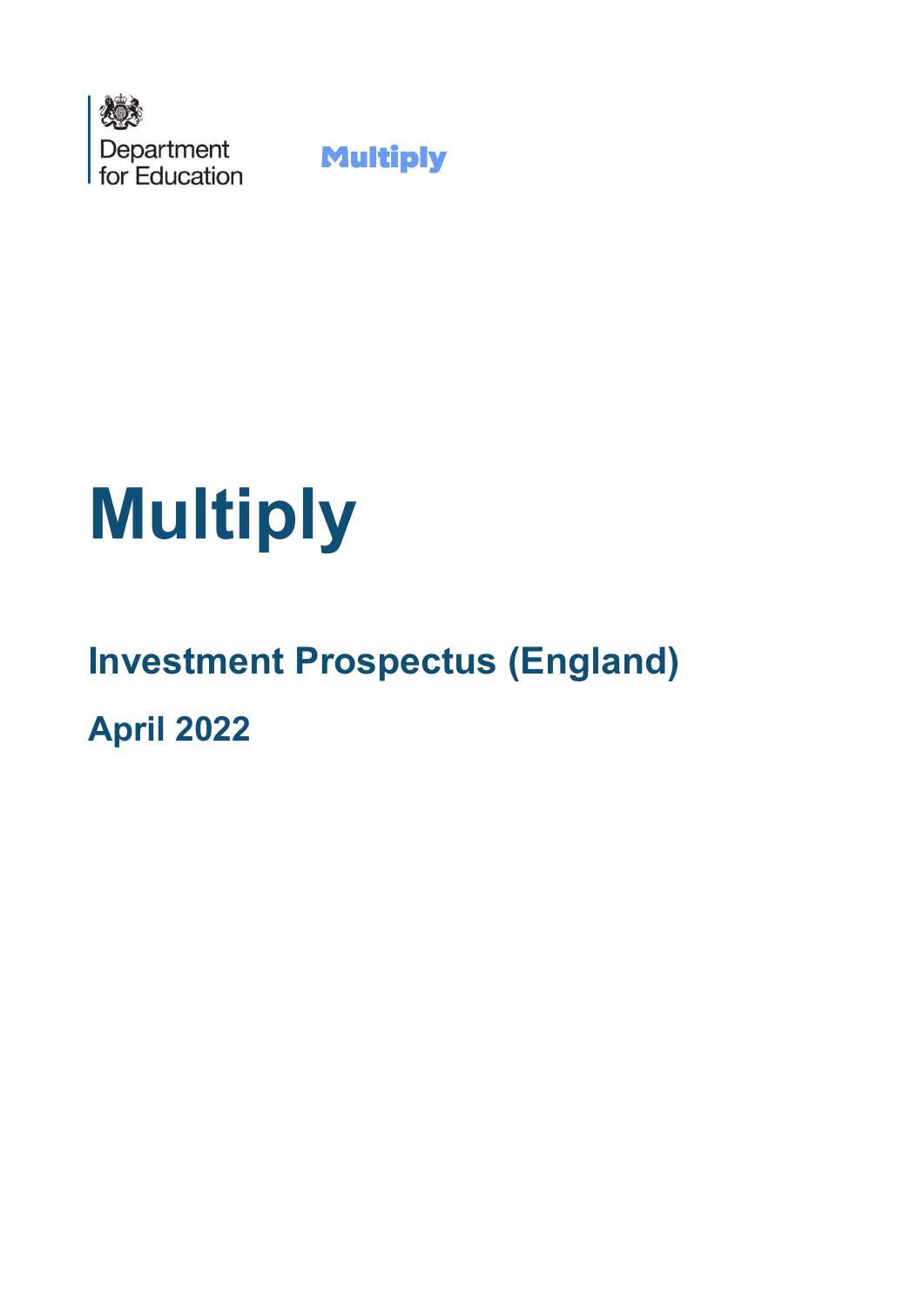## **Contents**

| Forward                                       | 3               |
|-----------------------------------------------|-----------------|
| Prospectus aims                               | 5               |
| Multiply success measures                     | 6               |
| Multiply menu of interventions                | $\overline{7}$  |
| General principles of use of Multiply funding | 12 <sup>2</sup> |
| Investment plan criteria                      | 14              |
| Assurance, accountability and reporting       | 17              |
| Application process                           | 18              |

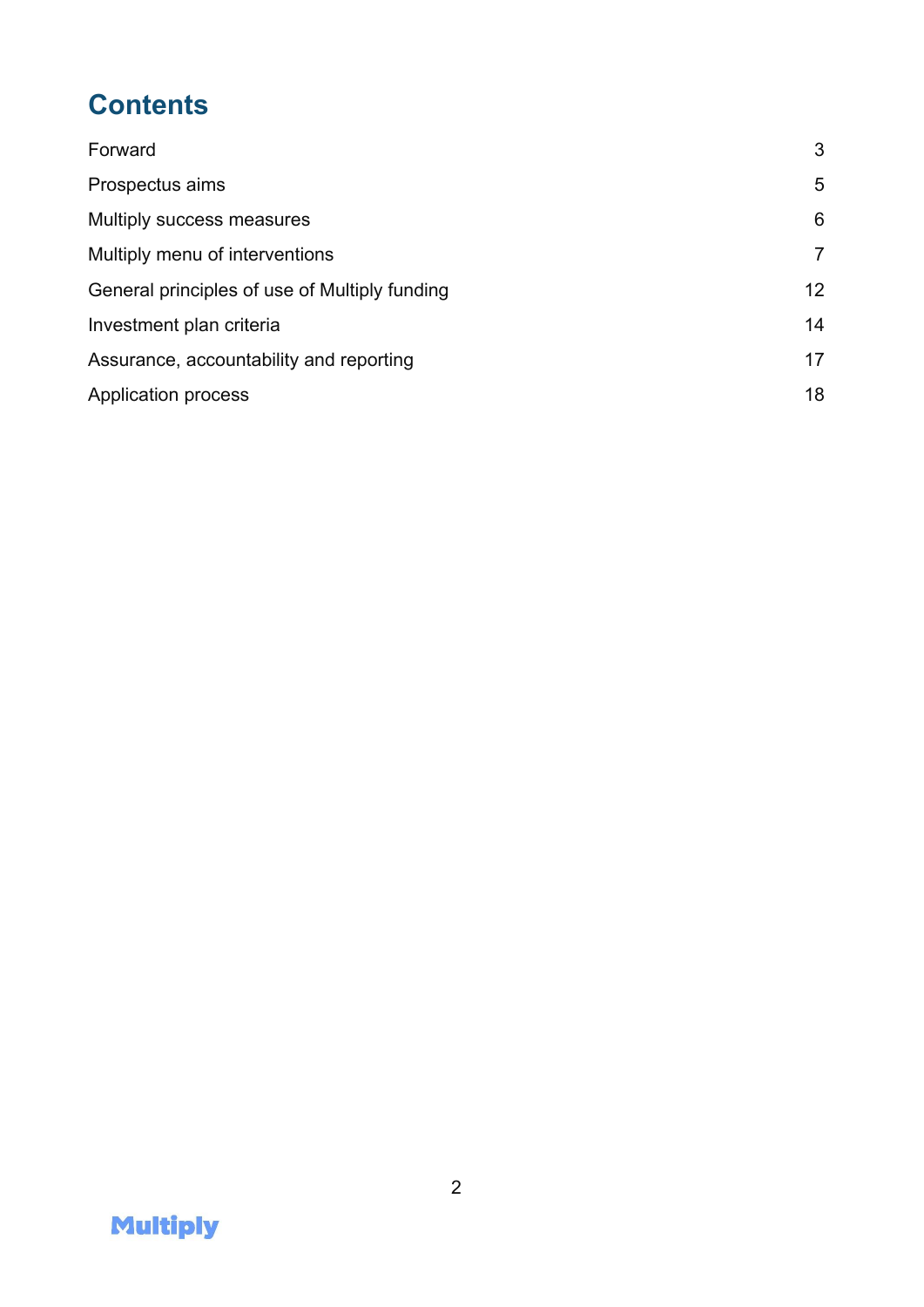## <span id="page-2-0"></span>**Forward**

We want everyone to have the opportunity to learn and develop the essential skills they need to succeed at any age. We know that numeracy is universally important for individuals' life chances, and for the United Kingdom's economy as a whole. 17m adults in England - half of the working-age population - have everyday maths skills roughly equivalent to those expected of a primary school child (Entry Levels)<sup>1</sup>. This compares poorly internationally – below the OECD average, and behind countries such as Japan, Germany and Canada<sup>2</sup>.

That is why the UK Government has committed that the first priority of the UK Shared [Prosperity Fund,](https://www.gov.uk/government/publications/uk-shared-prosperity-fund-prospectus) will be Multiply. With up to £559 million in funding available, Multiply has the potential to reach adults across the whole United Kingdom over the next three years; improving their functional numeracy skills. This will support our Levelling Up mission to ensure that by 2030, the number of people successfully completing high-quality skills training will have significantly increased in every area of the United Kingdom.

We want to help people improve their ability to understand and use maths in daily life, home, and work. Whether that be improving household finances, helping children with homework, making more sense of the facts in the media, or improving numeracy skills specific to a line of work. To achieve that, Multiply will offer a range of options such as free personal tutoring, digital training and flexible courses that fit around people's lives and are tailored to specific needs, circumstances, sectors and industries.

We know this really matters. People who improve their numeracy skills are more likely to be in employment, have higher wages, and better wellbeing. Gaining a maths qualification at Level 2 or equivalent also unlocks the door to progress to higher levels of free training to secure a skilled job in our economy. Improved numeracy also matters to businesses right across the country – small and big. Businesses that develop their employees' numeracy skills can boost productivity, increase profits, and improve employee retention. With the launch of this investment prospectus, all local areas across the United Kingdom will be able to receive funding to deliver bespoke adult numeracy programmes over the next three years. Up to £430 million will be available across all four nations.

Through Multiply, we want to see these local areas invest in meaningful participation that boosts people's ability to use maths in their daily life, at home and work – and enable adults to achieve formal qualification that can open doors for them (such as into a job, progression in a job, or progression to further study). Adults who need to improve their

<sup>2</sup> Survey of Adult Skills (PIAAC) - [PIAAC, the OECD's programme of assessment and analysis of adult skills](https://www.oecd.org/skills/piaac/)



<sup>&</sup>lt;sup>1</sup> nn124 essentials\_numeracyreport\_for\_web.pdf (nationalnumeracy.org.uk)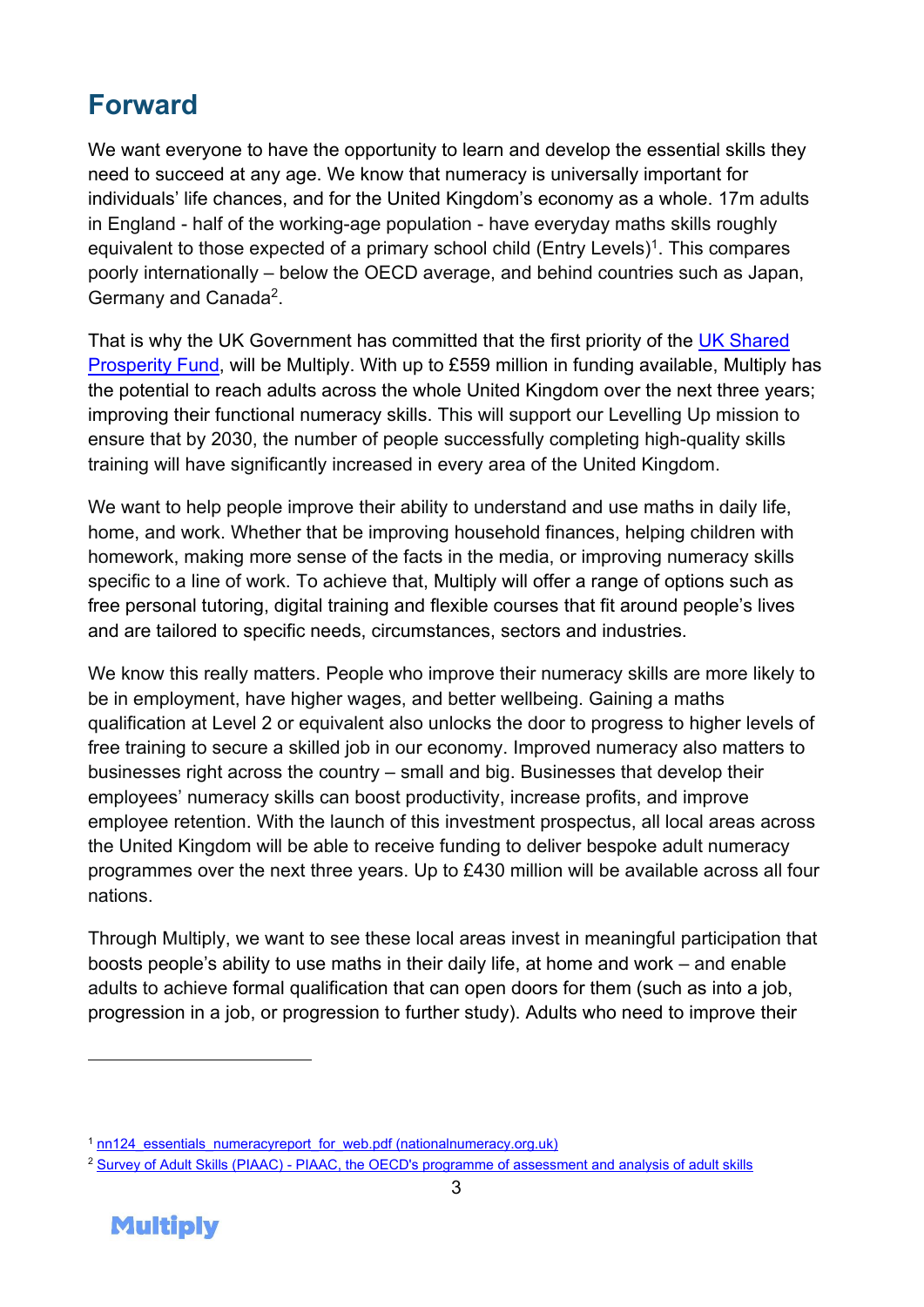numeracy (up to, and including, Level 2 or equivalent) will be able to access free flexible courses that fit around their lives – whether that be in person or online, at work or in the evening, part time or intensive. This prospectus sets out how.

In addition to providing funding to local areas to deliver innovative solutions to increase adult numeracy levels, Department for Education will also be launching a national digital numeracy platform later in 2022. This will give people the ability to learn at their own place (including at work, or at home), and pace. Through the platform, we hope to see people sign up for personalised free online tutorials, to help them build their confidence and take the stepping stones towards a maths qualification. We also intend to signpost to Multiply courses in local areas and would welcome your support in ensuring this.

We'll also be launching a programme to test innovative approaches to reducing adult learning barriers and improving adult numeracy (such as through randomised control trials) and build the evidence base on what works – helping inform local areas' approach to Years 2 and 3 of the programme.

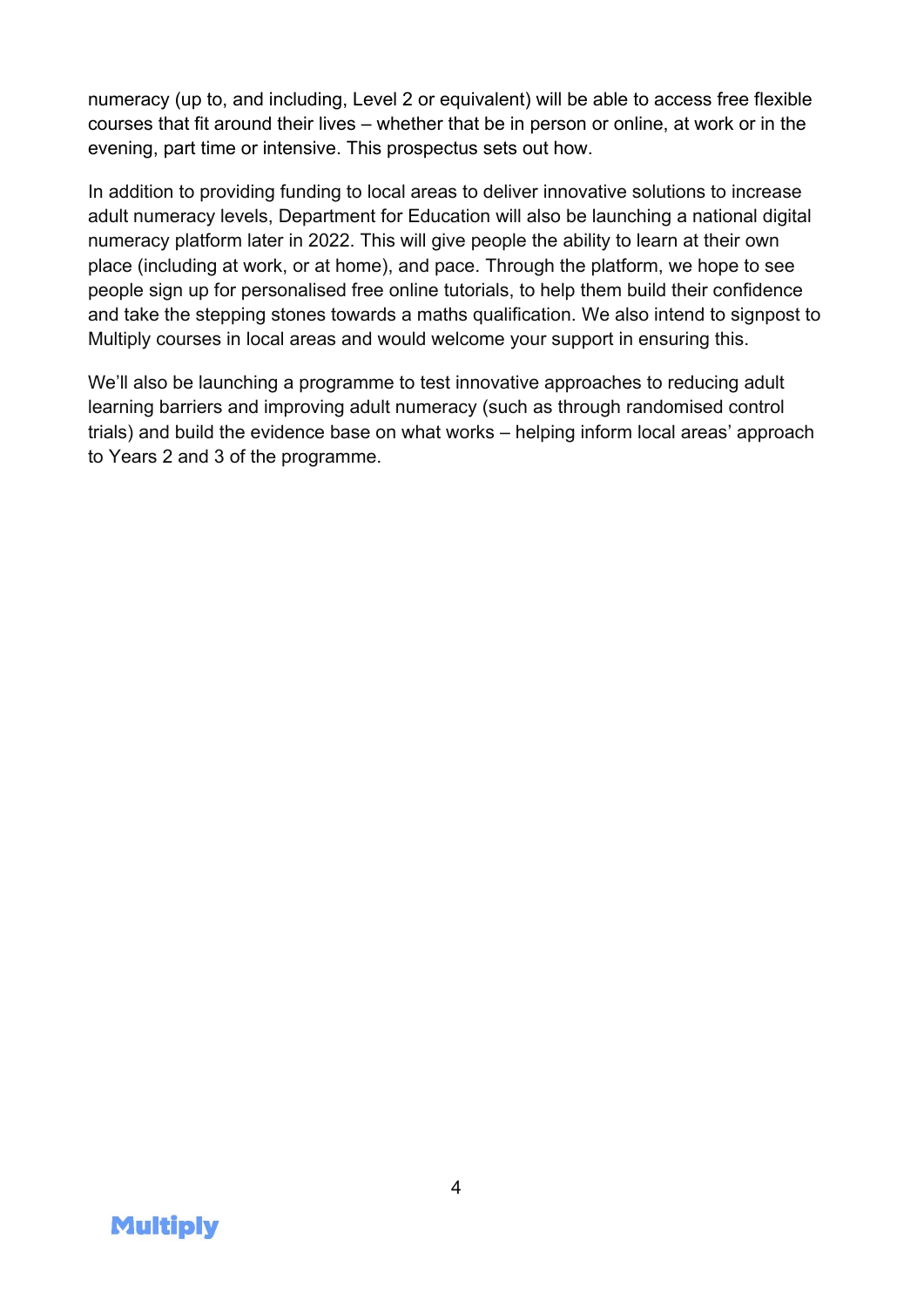### <span id="page-4-0"></span>**Prospectus aims**

This prospectus invites the GLA, Mayoral Combined Authorities, and upper tier/unitary authorities outside of these areas in England, to develop investment plans for bespoke adult numeracy programmes, against the national menu of interventions set out below. These programmes should be delivered across the Spending Review period (2022-23 to 2024-25), with the aim that provision starts for the 2022-23 academic year. Investment plans should be submitted no later than  $30<sup>th</sup>$  June 2022.

In return for funding, we expect local areas to measurably improve adult functional numeracy levels locally. That includes through increasing the number of adults participating in, and achieving, adult numeracy qualifications up to and including Level 2 (both GCSE Grade C/4 or above, and Functional Skills Qualifications).

Provisional maximum funding allocations for local areas in England are [on the Multiply](https://www.gov.uk/government/publications/multiply-funding-available-to-improve-numeracy-skills.)  [web page.](https://www.gov.uk/government/publications/multiply-funding-available-to-improve-numeracy-skills.) Further technical guidance providing detail on performance measurement, grant management and data collection is also [on the Multiply web page.](https://www.gov.uk/government/publications/multiply-funding-available-to-improve-numeracy-skills.) This guidance should be carefully considered alongside this prospectus as local areas develop their investment plans.

Multiply funding and delivery in Scotland, Wales and Northern Ireland will be covered in the broader [UKSPF prospectus.](https://www.gov.uk/government/publications/uk-shared-prosperity-fund-prospectus)

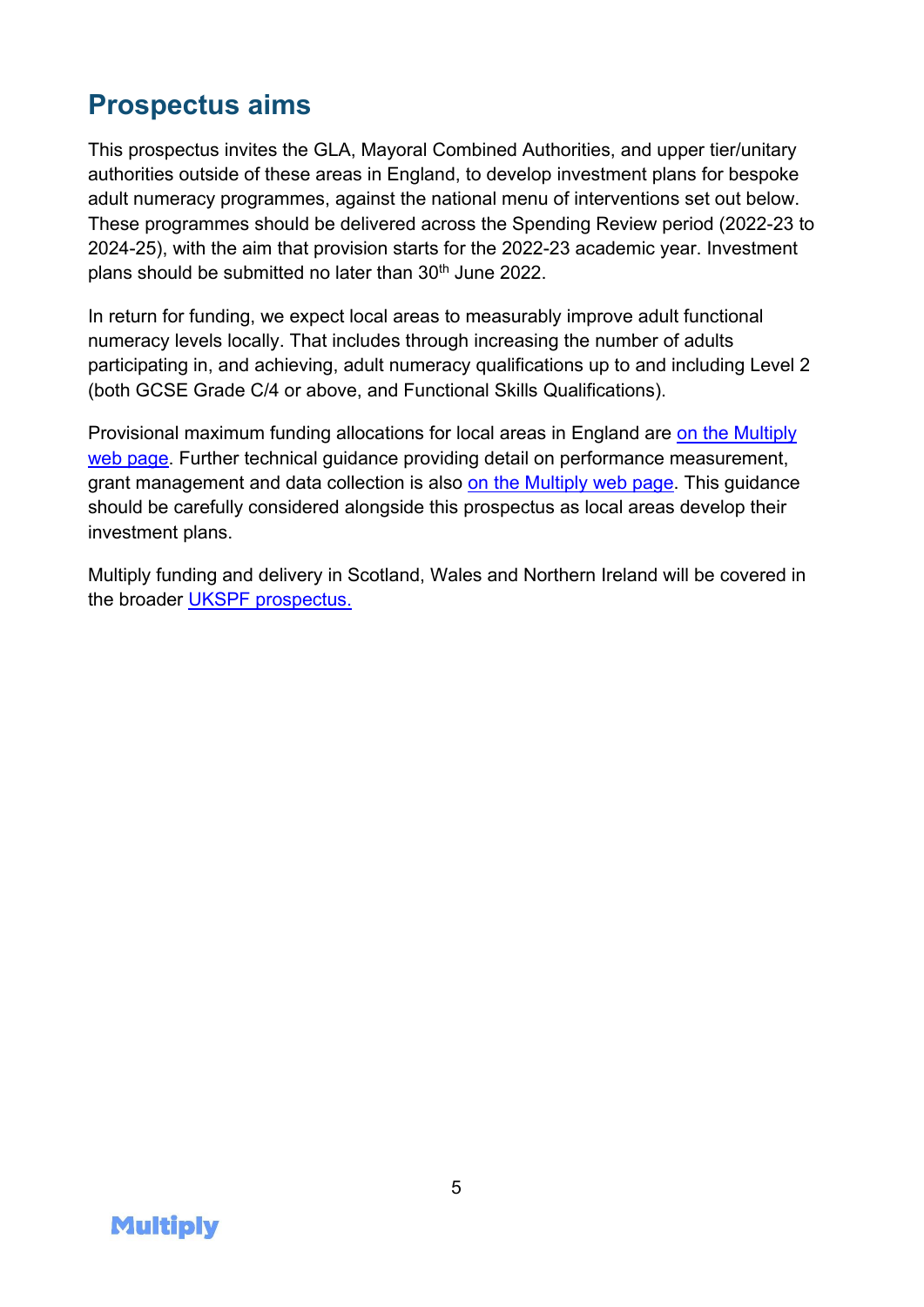## <span id="page-5-0"></span>**Multiply success measures**

The overall objective of Multiply is to increase the levels of functional numeracy in the adult population across the UK. We have identified the following success measures for the whole programme at a national level:

- 1. **More adults achieving maths qualifications courses** (up to, and including, Level 2 – with GCSEs and FSQs as the qualifications of choice in England – or equivalent) and an **increase in participation in numeracy courses.** We expect local areas to evidence improvements in functional numeracy, rather than solely participation in Multiply interventions.
- 2. **Improved labour market outcomes** e.g. fewer numeracy skills gaps reported by employers, and an increase in the proportion of adults that progress into sustained employment and / or education.
- 3. **Increased adult numeracy across the population** this overall impact, which goes beyond achieving certificates or qualifications, will track both the perceived and actual difference taking part in the programme makes in supporting learners to improve their understanding and use of maths in their daily lives, at home and at work - and to feel more confident when doing so.

DfE will evaluate Multiply nationally against these and other success measures and local areas will be asked to collect data in order to inform this evaluation. In their investment plans, local areas may wish to identify local measures of success against their stated ambitions for the programme in order to understand the impact and benefits at a local level.

Further information on the national evaluation, local success and performance measurement and data collection can be found in the technical guidance on the Multiply [web page.](https://www.gov.uk/government/publications/multiply-funding-available-to-improve-numeracy-skills.)

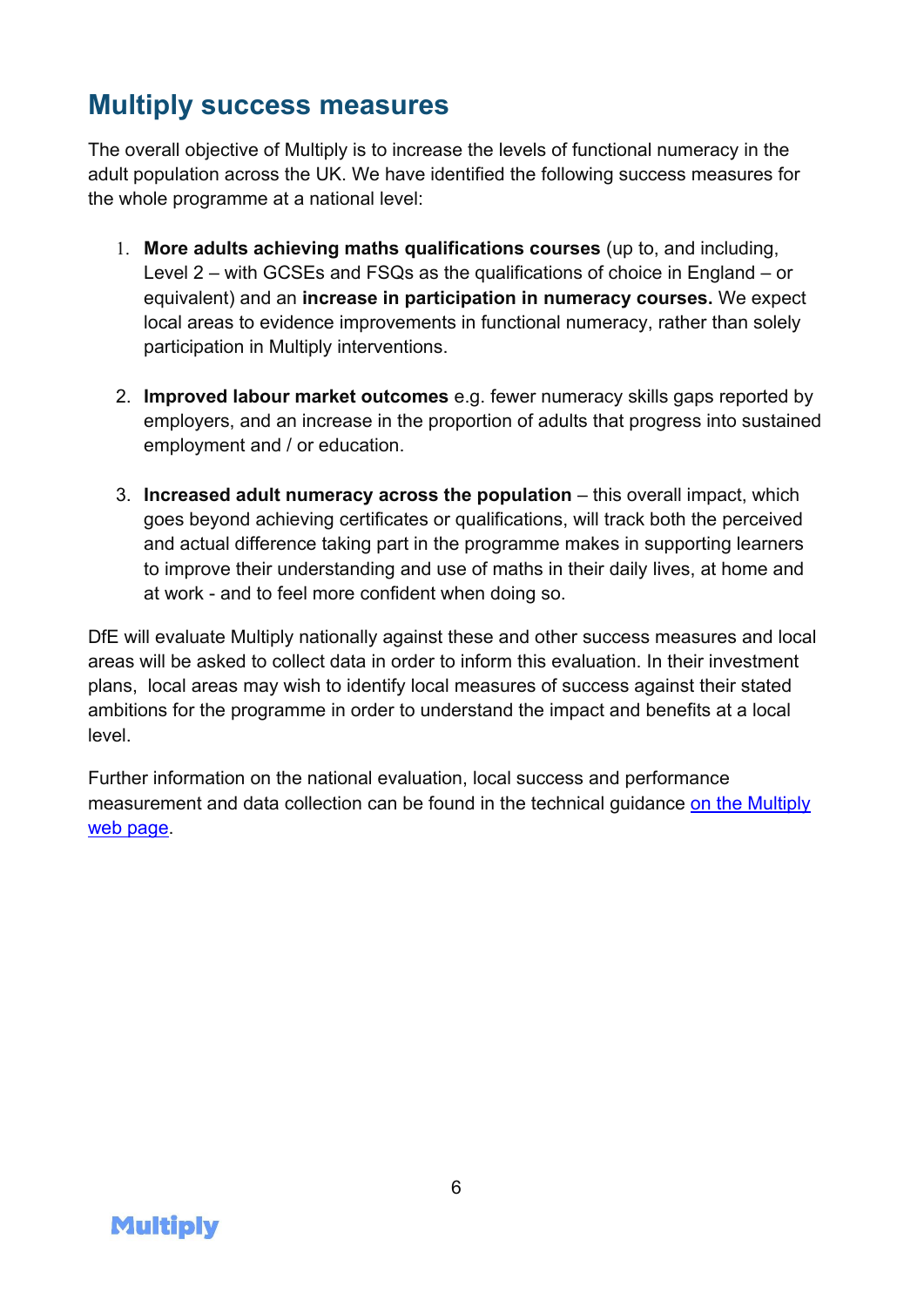## <span id="page-6-0"></span>**Multiply menu of interventions**

We want local authorities to have the flexibility to determine what provision is needed to deliver high quality, innovative numeracy interventions that meet the needs of local people and the national aims for Multiply. Some of these interventions will lead to attainment of a qualification, but non-qualification provision should also be developed where more appropriate.

To support local areas to identify the right provision, we have designed a menu of interventions which they can draw down from – choosing a mix of interventions that best suits each area. These interventions should be for adults aged 19 and over.

This menu is based on the growing evidence base on the barriers that hold people back from addressing their numeracy skills and what works in tackling poor adult numeracy, as well as engagement with local areas, providers and other numeracy organisations.

**Please note that interventions delivered with Multiply funding need to be additional and differentiated from that which is already fully funded through the Adult Education Budget (AEB) legal entitlement and should not displace that provision.** 

- a) **Courses designed to increase confidence with numbers for those needing the first steps towards formal numeracy qualifications.** This includes using best practice to engage new learners such as a cross-agency / partnership approach, working with local employers (for example, to deliver in-work confidence building courses), or the design of new teaching material. We know that adults with poor numeracy are more likely to have had negative experiences at school and may have a "fear factor" in addressing their numeracy needs. That's why we want to see local interventions that help de-mystify maths by putting it into everyday, relatable, context; and help boost an adult's confidence to take the next step towards a qualification.
- b) **Courses designed to help people use numeracy to manage their money.** This includes focussing on people who are in serious debt (for example through linking with debt advisory services), but may also be an element built into broader numeracy courses where appropriate. The primary aim of the course should be to improve people's functional numeracy, rather than simply duplicating existing provision in this area.
- c) **Innovative numeracy programmes delivered together with employers – including courses designed to cover specific numeracy skills required in the workplace**, with employers committing to offer career progression conversations for those achieving a qualification / completing a course. We know some of the biggest barriers that prevent adults from engaging in skills training are cost and time, including time off work. That's why we want to see local interventions that are delivered in partnership with employers, such as in the workplace and / or

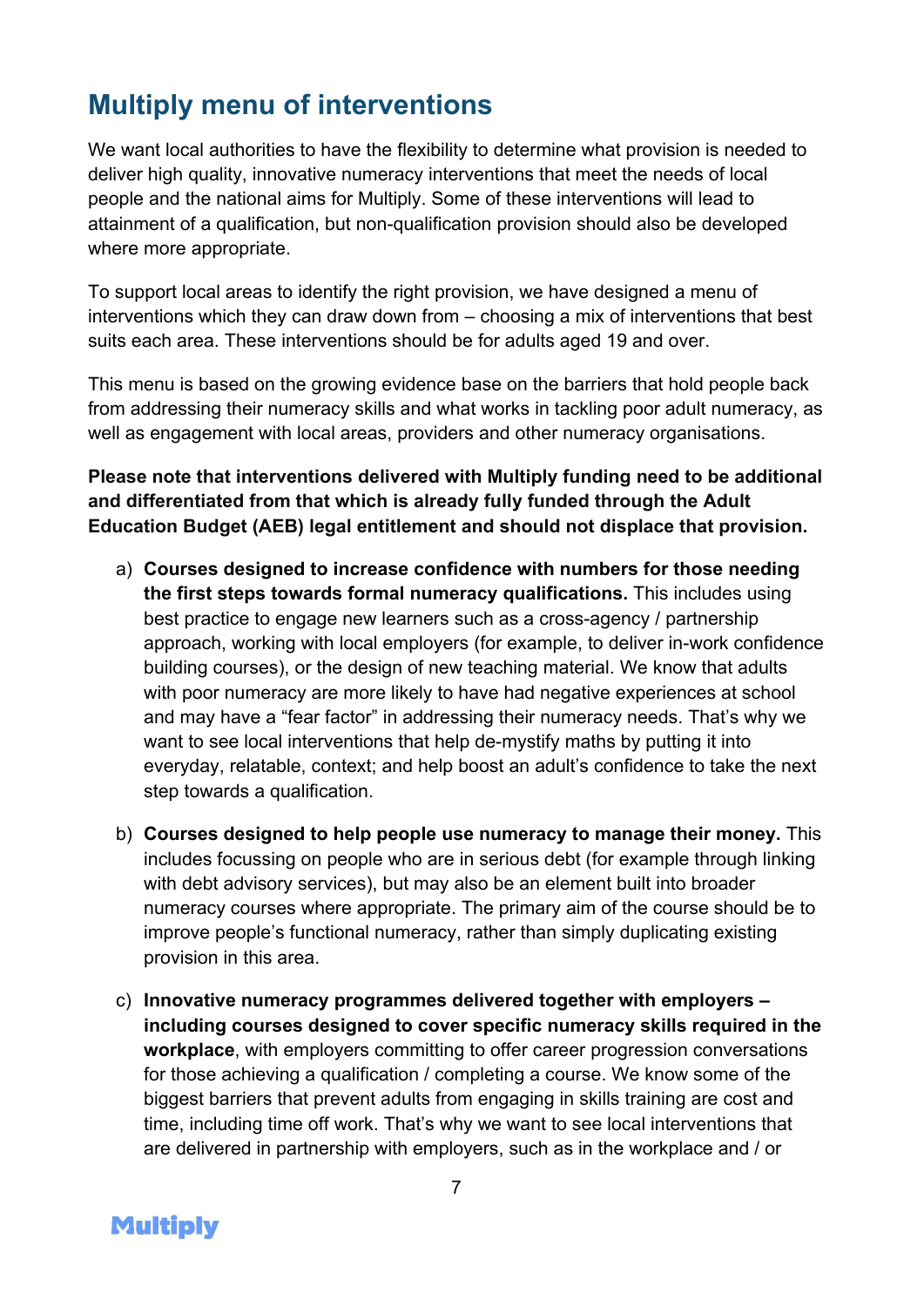targeted at priority sectors to national and local economies (such as construction, manufacturing or adult social care). Areas should be conscious of potential links between this type of Multiply intervention and wider UKSPF interventions providing tailored wrap-around support to help people in employment address barriers to accessing education and training.

- d) **Courses aimed at people who can't apply for certain jobs because of lack of numeracy skills and/or to encourage people to upskill in numeracy order to access a certain job/career**. This could, for example, be done in partnership with job centres and large employers in your local area, such as NHS Trusts. We know that attainment of maths Level 2 is an important stepping stone into and within work, not just for the next career move but equips adults with evidence of their numeracy skills as they upskill or change jobs throughout their working lives. That's why we want to see courses that better fit around the needs of adults and employers across the country.
- e) **New intensive and flexible numeracy courses targeted at people without Level 2 maths, leading to a Functional Skills Qualification.** FSQs are specifically designed to provide skills for for work, study and life and can be delivered flexibly throughout the year. We know achievement of an FSQ demonstrates a sound grasp of mathematical skills and evidences the ability to apply mathematical thinking effectively to solve problems successfully in the workplace and other real-life situations. That can include:
	- a. Flexible FSQ (or equivalent) courses offered outside of the workplace for local workers that can attend at irregular times.
	- b. FSQ (or equivalent) courses run in the workplace for employees of local organisations, that allow people to study during/around working hours.
	- c. Intensive short courses for people e.g. who are unemployed in order to achieve an FSQ (or equivalent) in maths (entry level, level 1 or level 2).
	- d. Intensive/flexible e.g. 12 week courses to achieve an FSQ (or equivalent) in maths (entry level, level 1 or level 2) that are also accessible for people in work.
	- e. Fully remote or blended courses for any of the above e.g. using the digital online platform.
- f) **Courses for parents wanting to increase their numeracy skills in order to help their children, and help with their own progression**. We know the evidence suggests that improving the education qualifications of a parent can also positively impact of the attainment of their child; as well as accrue benefits to the parent themselves. That's why, where local areas can demonstrate the impact, we are interested in family numeracy programmes, such as those delivered in schools or through numeracy toolkits.

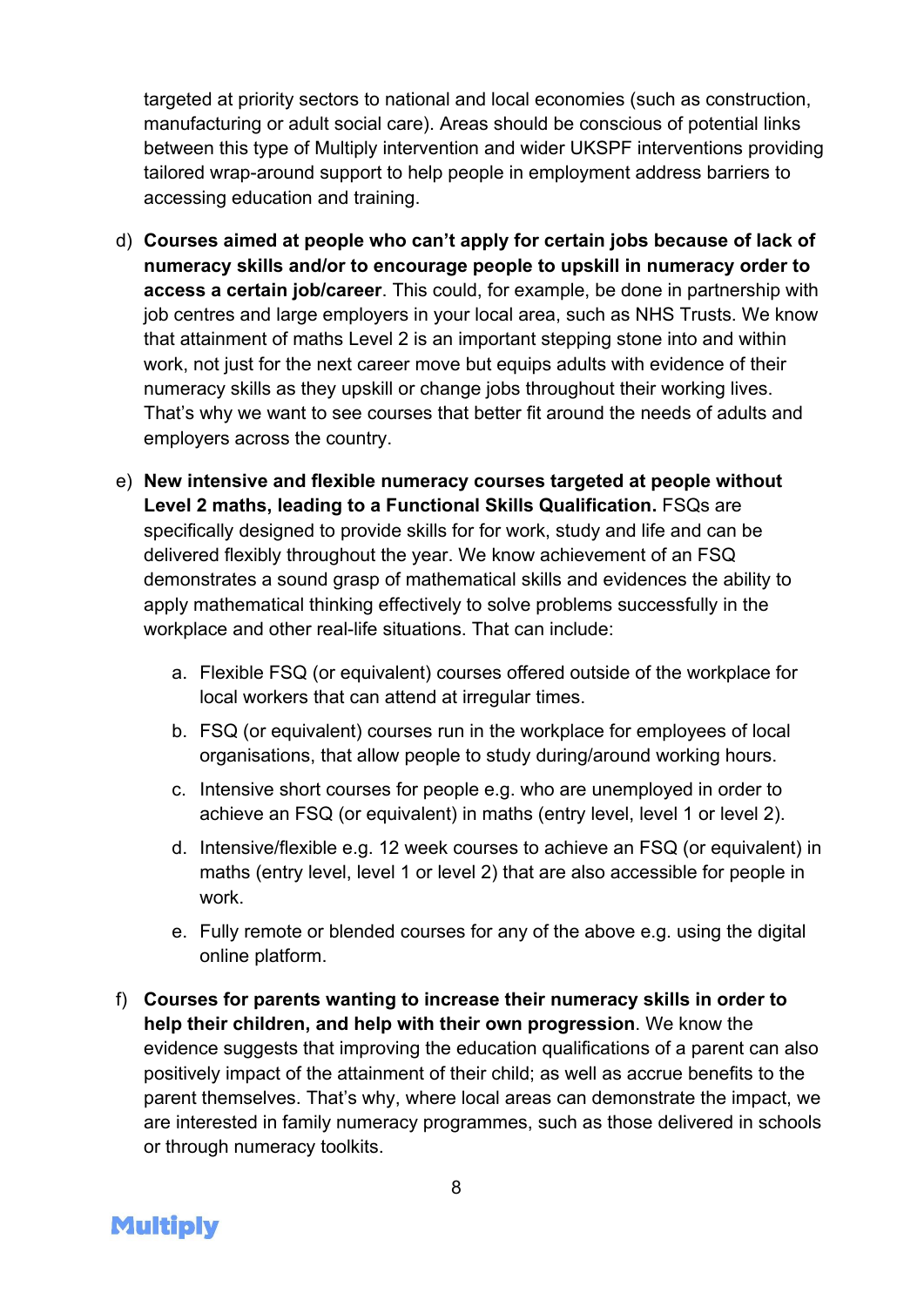- g) **Numeracy courses aimed at prisoners, those recently released from prison or on temporary licence**. In line with the Prisons Strategy White Paper, we want to ensure that people are equipped with the numeracy skills and qualifications that help increase their prospect of finding work on release and contribute towards reducing reoffending. Most prisoners have low levels of education and 42% were excluded from school<sup>3</sup>. Of the prisoners who undertook an initial assessment between April 2019 and March 2020, most were at entry level 1-3 (equivalent to primary school): 57% in English and 61% in maths; and 29% had a learning difficulty/disability (LDD)<sup>4</sup>, although a recent study by the Criminal Justice Joint Inspectorate estimates that this could be as high as 50%<sup>5</sup> . That's why we are interested in courses that may include peer-mentor led approaches; family learning sessions; or other bite-sized learning opportunities which complement existing provision.
- **h) Numeracy courses aimed at those 19 or over that are leaving, or have just left, the care system** – given that we know these young adults are more likely to be not in education, employment or training (NEET), with the most recent data showing that 41% of care leavers aged 19-21 were NEET, compared to 12% of young people that age in the general population. We are particularly interested in interventions that help care levers with their financial awareness and budgeting skills.
- **i) Numeracy activities, courses or provision developed in partnership with community organisations and other partners aimed at engaging the hardest to reach learners – for example, those not in the labour market or other groups identified locally as in need.** We know that there is no one-size-fits-all when it comes to learning, that not all people will recognise that they necessarily have low numeracy, and that many future learners may not be close to stepping into a classroom. These courses include innovative ideas for wrap around support if local areas can evidence the value for money link to improving numeracy; considering how to use other "touch-points" (such as money advice, community or housing services) to improve people's numeracy skills; or dedicated community numeracy champions to drive up engagement. Areas should be conscious of potential links between this type of Multiply intervention and wider UKSPF interventions providing employment support for economically inactive people. We will also provide local areas flexibility to use some Multiply funding for activity to maximise the reach of the programme and make sure interventions engage those

<sup>5</sup> Criminal Justice Joint Inspectorate *Neurodiversity in the Criminal Justice System: A review of evidence*  (2021)



<sup>3</sup> [Prisoners' childhood and family backgrounds \(publishing.service.gov.uk\)](https://assets.publishing.service.gov.uk/government/uploads/system/uploads/attachment_data/file/278837/prisoners-childhood-family-backgrounds.pdf)

<sup>4</sup> Prison Education Statistics 2019/20 (publishing.service.gov.uk)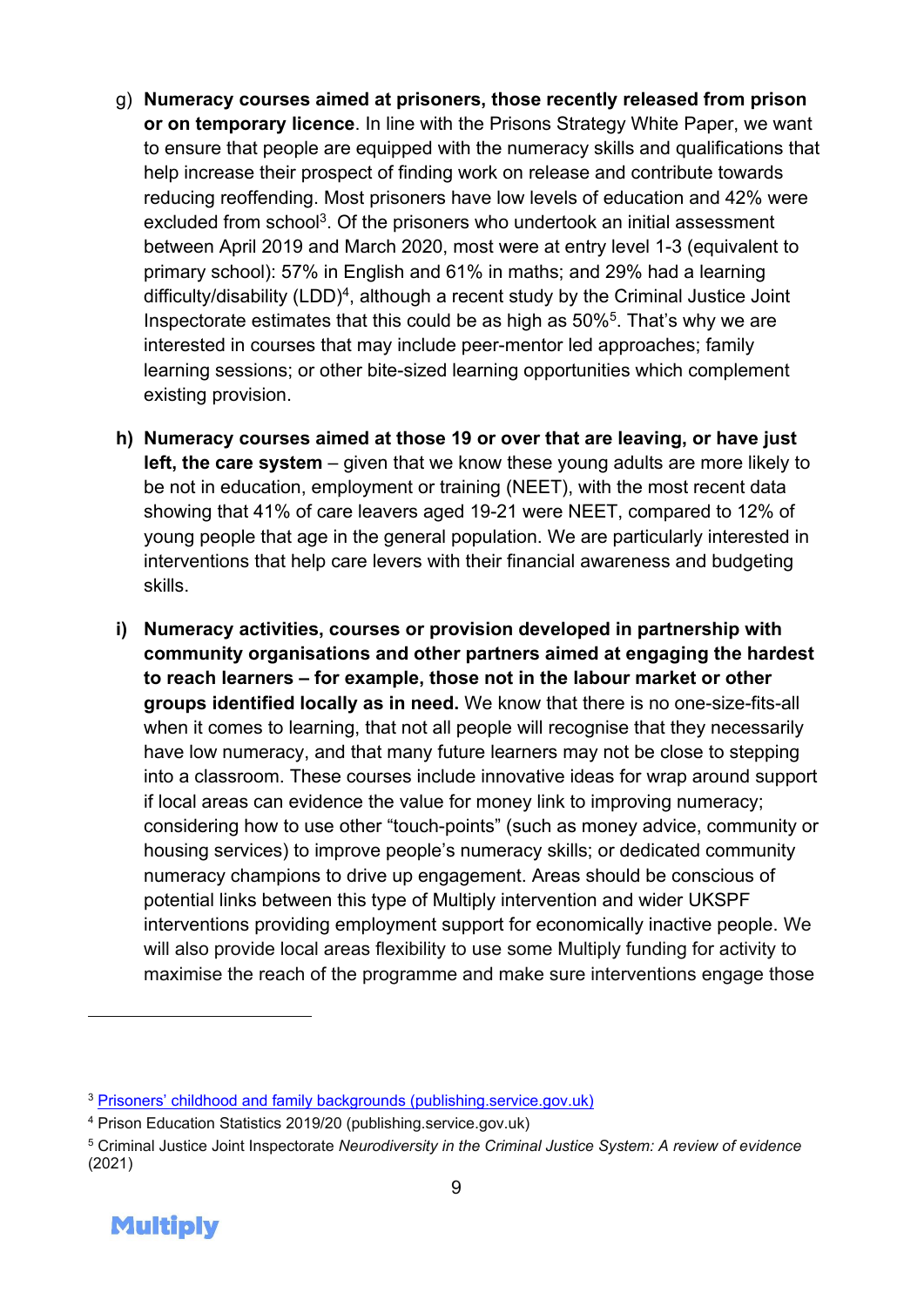learners that are hardest to reach. This could include, but is not limited to, communications; reaching out to people via employers, 'touch points' such as housing and other community groups, in order to encourage people to take the first steps towards participating in formal learning. Further details on this are available in the technical guidance.

**j)** Additional **relevant maths modules embedded into other vocational courses**. We know that adults often learn best when they can see the practical application of their learning - for example, ratios for mixing paint, or assessing roof angles, or calculating the number of bricks needed. That's why we'd also like to see numeracy learning brought into other vocational courses, so people can build their skills in parallel.

We recommend including assessment of potential learners wherever possible and appropriate in relation to any/all of the above interventions with the aim of signposting them into provision that best meets their needs.

We are willing to consider proposals that are "off menu" where local areas can demonstrate an extremely strong rationale for doing so, and can evidence impact and value for money.

Financial incentives for employers on employees achieving a qualification may be considered but, only on a case-by-case basis. Areas would need to evidence an extensive value for money analysis, displaying the value in utilising the investment in this way, including the learner reach it will achieve.

As we gather evidence from local areas about what works to improve adult numeracy throughout the programme, we will share this amongst local areas – and update the menu of interventions – to inform delivery in Years 2 and 3.

We are aware that local authorities may wish to propose interventions that rely on FE teachers or tutors for successful delivery. Some local areas may need to build workforce capacity to deliver their selected Multiply initiatives successfully, for example, to invest in recruitment campaigns to target key teachers, to invest in dedicated training and support for existing staff, or support numeracy champions and tutors.

Spending on workforce capacity building must directly support the delivery of local areas' interventions, and areas should explain this in investment plans under each intervention. Areas should, at a high level, identify the workforce required to deliver interventions, and, if necessary, how they plan to use funding to increase capability. We expect plans to detail how it does not duplicate existing HM Government programmes supporting FE Workforce recruitment and retention. They should also show how they will ensure that any action to support their Multiply workforce needs will not be to the detriment of other priority programmes they are delivering.

Local areas will be expected to consider the Public Sector Equalities Duty (PSED) in any

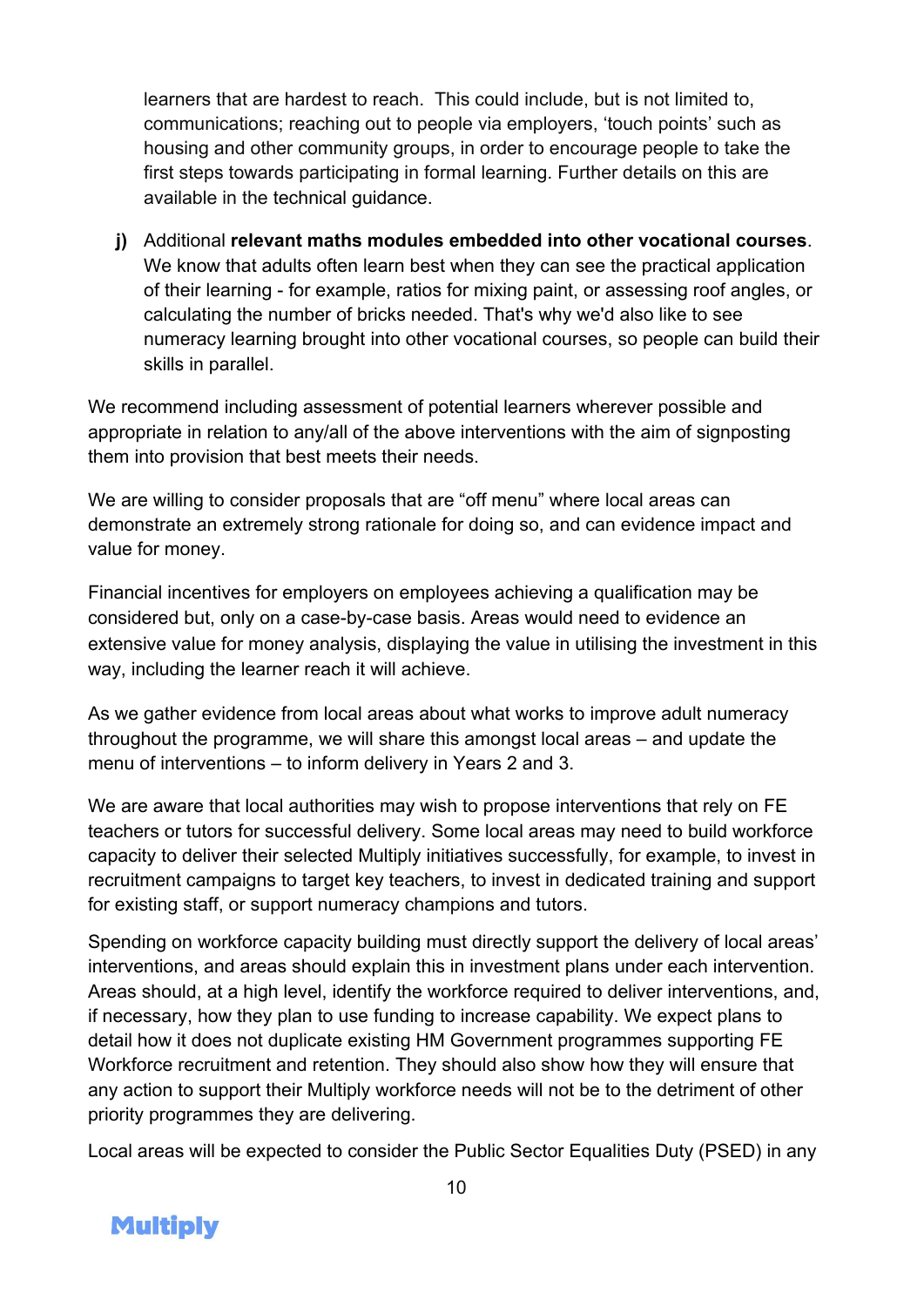provision they develop through Multiply, including but not limited to gender, age, disability and race. This will also include promoting equality through their recruitment processes; offering information, advice and guidance; ensuring that the structure and content of the activities delivered are suitable and appropriate; and ensuring that provision is accessible and flexible where necessary.

We also want to be able to recognise where adults have improved their numeracy skills through Multiply, aside from attainment of a formal qualification. That could include an increase in the number of adults participating and acquiring and evidencing skills through non-qualification provision, or towards a qualification. We will work with local areas, sector experts and providers to determine how that can be achieved through both activity delivered locally and via the online platform.

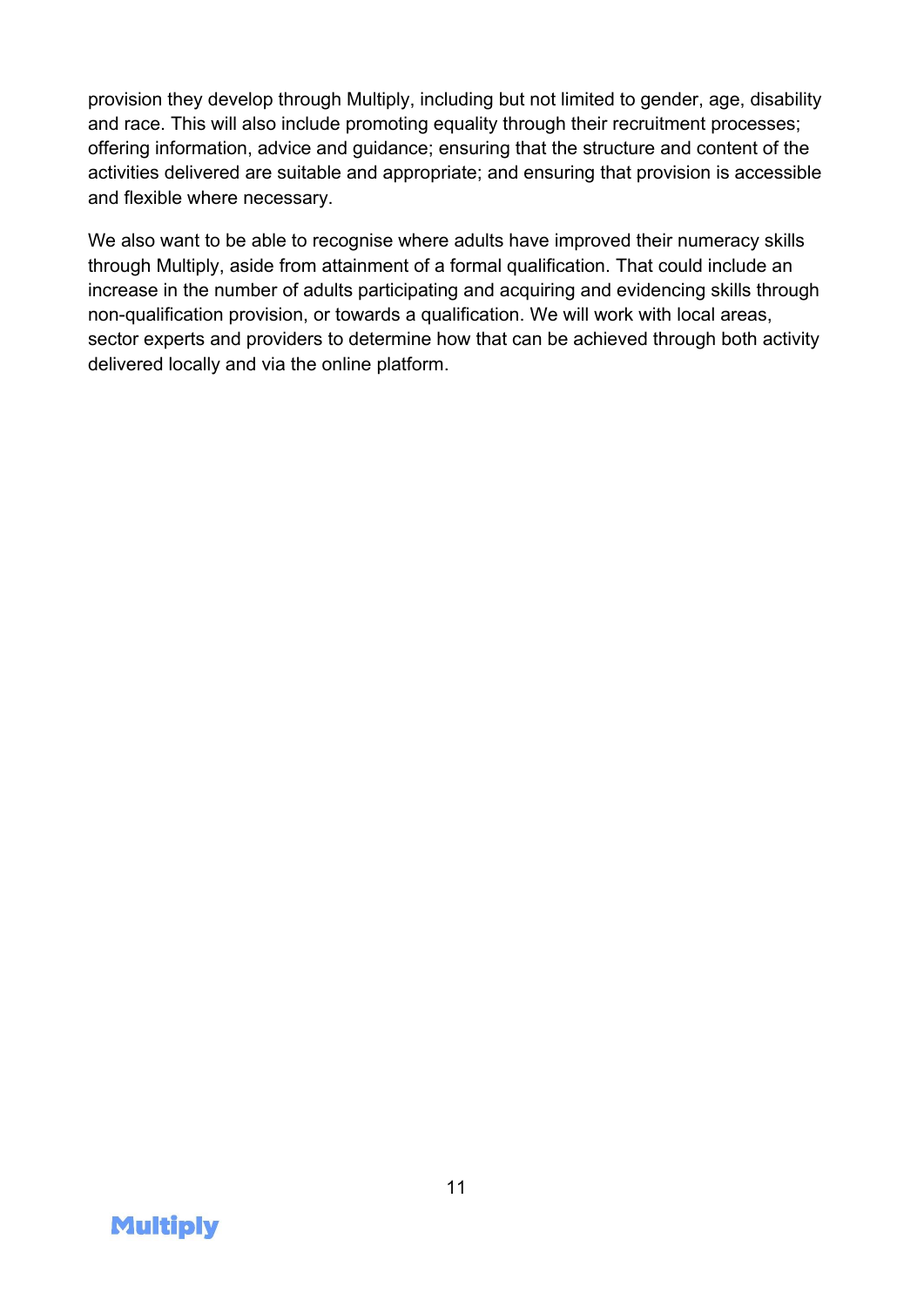## <span id="page-11-0"></span>**General principles of use of Multiply funding**

#### **Geography**

Multiply funding will be distributed to the Greater London Authority, all Mayoral Combined Authorities, and upper tier/unitary authorities outside of these areas in England. Provisional allocations are [on the Multiply web page.](https://www.gov.uk/government/publications/multiply-funding-available-to-improve-numeracy-skills.)

#### **Target Audience**

Target learners are adults 19+ who have not previously attained a GCSE Grade 4/C or higher maths qualification. They can either be working towards a maths GCSE or Functional Skills Qualification, need specific numeracy skills for their work or progression, or just want to brush up on the skills to help them get on in life and work.

#### **Existing arrangements**

Interventions should not displace, replace and / or duplicate any existing adult numeracy provision, such as activity funded through the existing Adult Education Budget (AEB) statutory entitlement for maths qualifications. Multiply boosts funding for adult numeracy, enabling local areas to deliver more innovative approaches and reach more people. We expect local areas to demonstrate how this is complementary and different to AEB interventions, in their investment plans.

We also expect investment plans to pay due regard and coordinate where possible with wider skills and employment interventions in local areas (for example through Skills Advisory Panels), such as interventions funded through the broader UKSPF (e.g. in district council investment plans) or other programmes, to avoid duplication of provision through Multiply and ensure effective wrap-around support is available where applicable.

#### **Funding allocations**

Provisional three year allocations are [on the Multiply web page.](https://www.gov.uk/government/publications/multiply-funding-available-to-improve-numeracy-skills.) This is the maximum available to local areas. A confirmation of allocation, grant agreement and first payments will follow when we are satisfied with the investment plan. We expect funds allocated to be ringfenced for Multiply purposes in the relevant FY by the local authority/MCA/GLA. Further technical guidance is [on the Multiply web page](https://www.gov.uk/government/publications/multiply-funding-available-to-improve-numeracy-skills.) and grant agreements will detail the arrangement including the funding mechanism, legislation and assurance.

#### **Partnerships**

Each area (upper tier/unitary authority/MCA/GLA) should submit their own investment plan. We welcome joint interventions carried out between two or more local authorities where there is added value in these. We also encourage local areas to develop interventions in partnership with providers and employers, as well as other partners in their local area as we see this as important to maximising value for money and ensuring

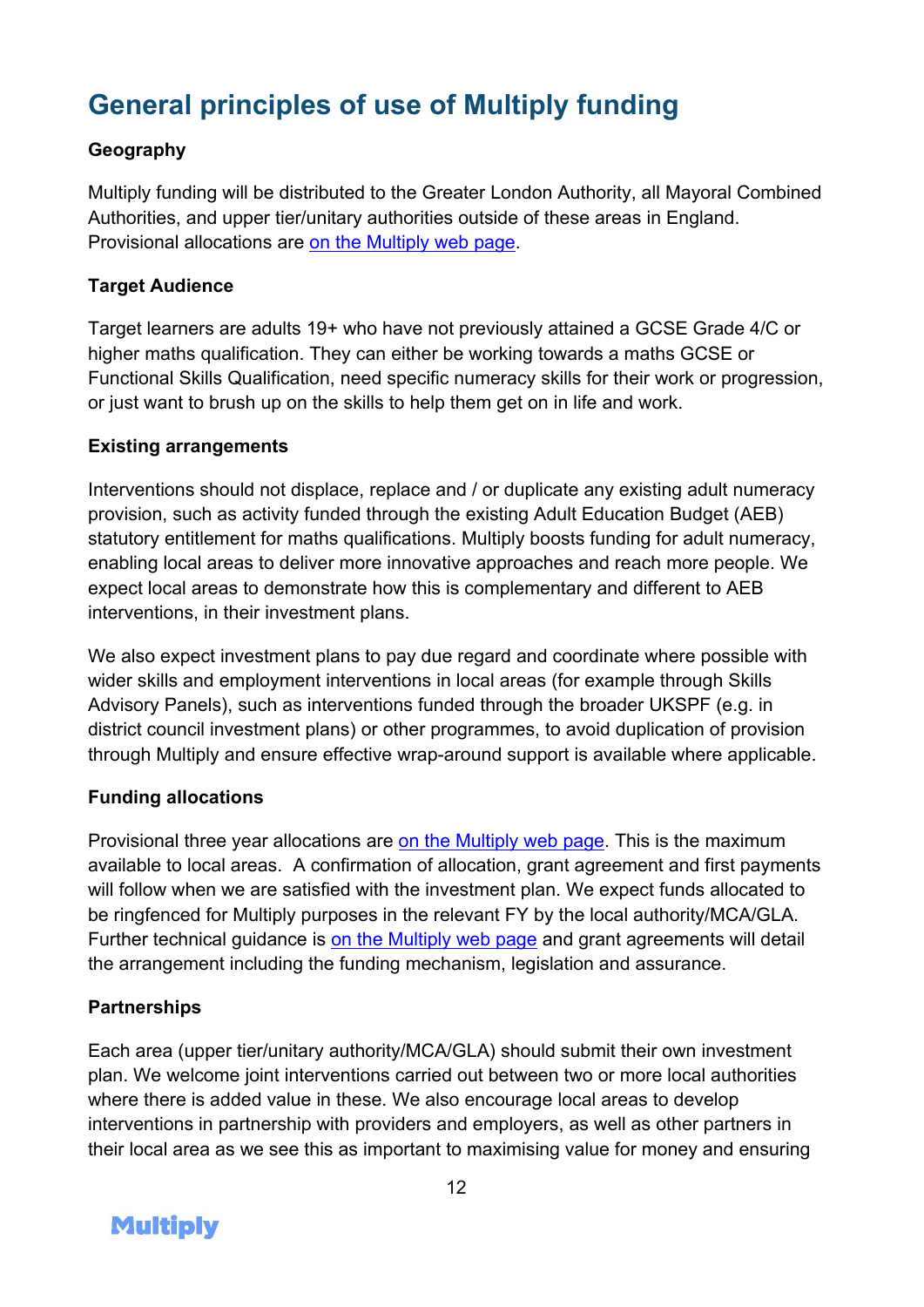delivery of effective solutions for learners.

#### **Funding non-learning activities and capacity support**

In recognition of the need to establish the programme on a successful footing, local areas will be permitted to use some Multiply funding for administrative expenditure, in order to build the necessary capacity for successful delivery. Further detail is set out in the technical guidance. As part of our grant agreements with local areas, we will require details of how this will be spent. This amount will be reviewed by Department for Education ahead of Years 2 and 3, based on Year 1 delivery.

#### **Peer to peer support and sharing evidence of what works**

We are keen to facilitate peer learning and networking opportunities for local areas involved in the Multiply programme. We will convene a series of events in April/May 2022 in order to discuss any initial concerns as local areas develop investment plans. Networking events will then be held in each year of Multiply to enable peer to peer support and sharing of best practice amongst local areas and with sector experts, providers and employers.

As we gather evidence from local areas about what works to improve adult numeracy throughout the programme, we will share this amongst local areas to inform delivery.

**More detailed technical guidance covering requirements such as data collection, reporting frameworks, assurance and grant management is [on the Multiply web](https://www.gov.uk/government/publications/multiply-funding-available-to-improve-numeracy-skills.)  [page.](https://www.gov.uk/government/publications/multiply-funding-available-to-improve-numeracy-skills.) We recommend that local areas use both the technical guidance and this prospectus to develop investment plans for Multiply.** 

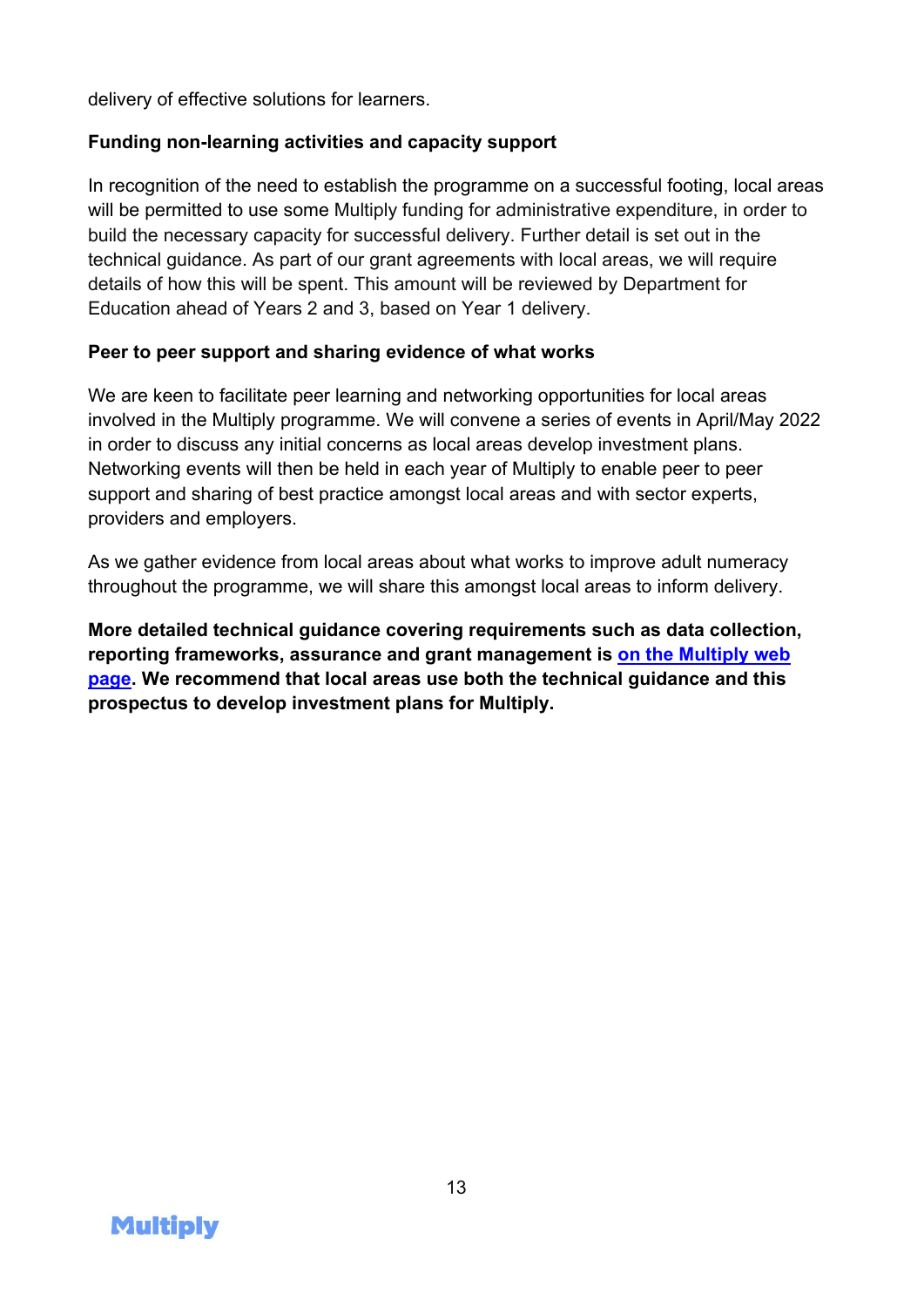## <span id="page-13-0"></span>**Investment plan criteria**

In order to qualify for Government funding, investment plans must meet the criteria below. Plans will be reviewed against these criteria over the summer, with the Department for Education and local areas agreeing success measures to be met before memorandums of understanding are issued.

We expect areas to submit plans for the full three-year funding allocation. However, we will accept more tentative plans for years 2 and 3, to enable local areas to build on the growing evidence base from year 1 of the programme on what works to improve adult numeracy. We will revisit investment plans, and allocations before each year of Multiply in order to approve any amendments.

All proposals should have the backing of local leaders in the authorities in which they are situated.

#### **1. Deliverability**

Reaching those most in need of improved numeracy skills may be challenging and will require strong coordination in local areas. **All interventions should include detail of their deliverability by addressing each of the points below**:

- a) Partnership working with local education providers, employers, voluntary and community sector organisations, Job Centres, and others.
- b) Plans for engagement with other, local touchpoints where there may be interaction/identification of people with low numeracy skills such as housing providers, debt advisory services, schools, Family Hubs, and others.
- c) If lack of workforce is identified as an issue for deliverability of Multiply, this should be evidenced clearly and linked to a proposal on how you plan to use funding to increase capability. Plans should also address any impact of proposed interventions on current educational provision and how this will be managed.
- d) If you intend to use some of your allocation for admin to support delivery you should outline how you plan to use these funds.
- e) An ability to deliver new activity starting in financial year 2022-23 and covering the three years of the Multiply Programme.
- f) Evidence of the benefits of the proposal and how you will ensure/protect value for money.

#### **2. Evidence of need and demand**

a) Available data on local adult numeracy levels, for example on historic and current participation and achievement, from existing employer surveys, etc.

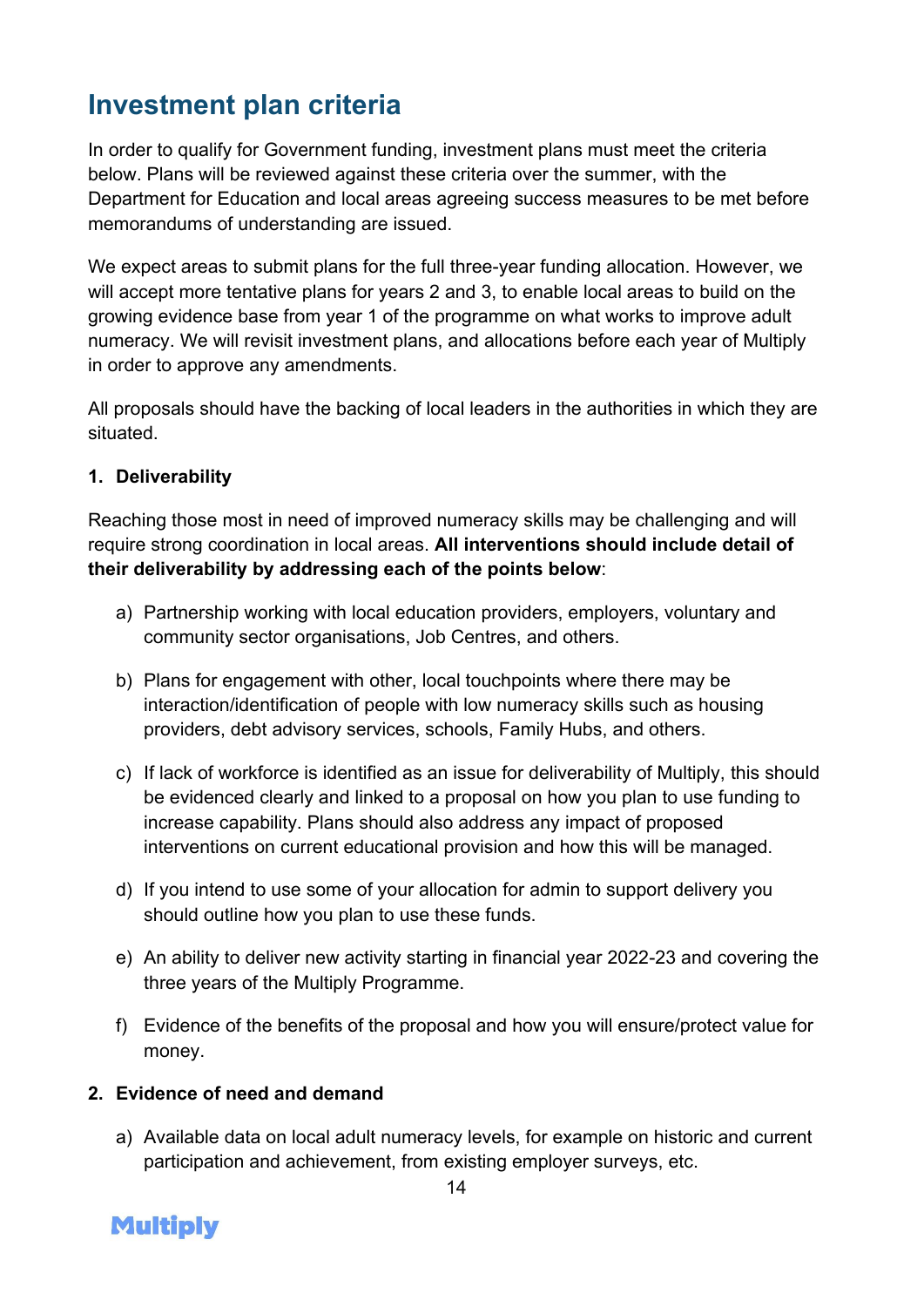- b) A clear understanding of current provision support by the Local Skills Plan or LSIP
- c) Short explanation of why improving adult functional numeracy matters to your local area.

#### **3. Interventions**

- a) What interventions you will deliver, to improve functional adult numeracy in your local area, drawing down from the menu of interventions in this prospectus, and including detail on deliverability as above.
- b) A short explanation of how the above interventions will not displace or duplicate the maths entitlement funded through the Adult Education Budget.

#### **4. Strategic Fit**

- a) Investment plans should demonstrate how interventions fit with the Government's wider ambitions set out in the [Levelling Up White Paper](https://www.gov.uk/government/publications/levelling-up-the-united-kingdom) and Skills For Jobs White [Paper,](https://www.gov.uk/government/publications/skills-for-jobs-lifelong-learning-for-opportunity-and-growth) in particular:
	- i. Putting employers at the heart so that provision leads to progression into or within employment, or to further study.
	- ii. Ensuring people can access training and learning flexibly, as part of our commitment to lifelong learning – i.e. delivering Multiply provision alongside wider DfE programmes, such as Bootcamps, as appropriate.
	- iii. Offering new opportunities to access high quality work and progress in the workplace.
	- iv. The Levelling Up 'skills mission' that "by 2030, the number of people successfully completing high-quality skills training will have significantly increased in every area of the UK."
- b) Interventions should also demonstrate how they are a strategic fit locally e.g. how they fit with a local areas labour market and skills strategies, covid recovery strategies and/or LSIP (where one exists), and critically, respond to adult numeracy needs locally.
- c) We expect to see join up and coordination where appropriate with the wider UKSPF, including in upper tier authorities where other UKSPF funds are administered by lower tier authorities.

#### **5. Engaging and motivating learners**

Local areas should set out how they intend to engage and motivate

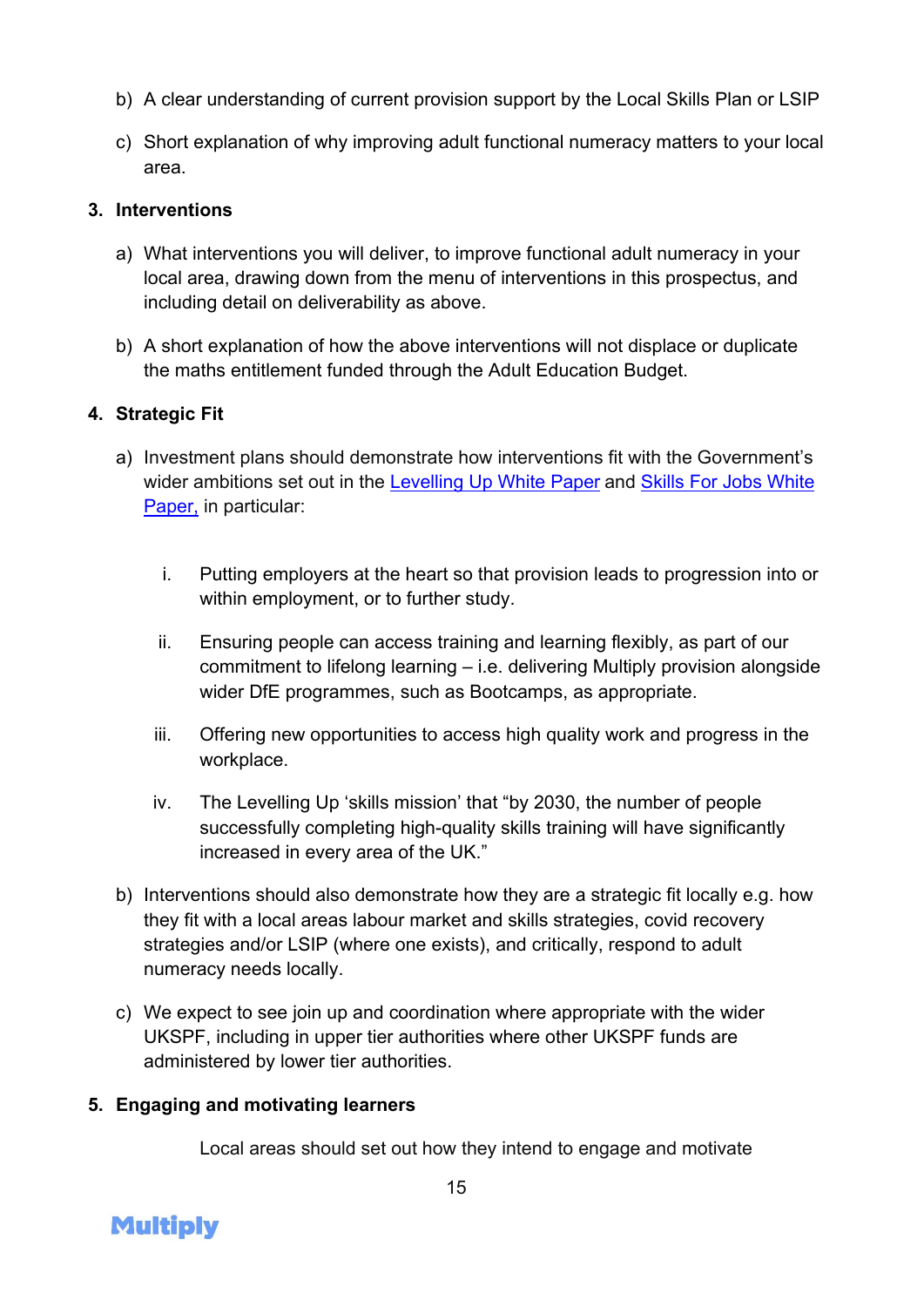learners to achieve their proposed interventions. This should include:

- a. Reducing negative attitudes to maths and addressing barriers to participation.
- b. Raising awareness of Multiply locally.
- c. Engaging with local employers and identifying and engaging with local touch points (such as housing associations, JCPs, debt advisory services, health services, other community organisations and / or buildings) where people with low numeracy skills could be identified, supported direct and / or signposted into provision.
- d. Identifying, where possible, clear progression routes that people can follow once they have improved numeracy skills / a qualification, e.g. being able to apply in a certain field / job or further study course, being able to progress in a certain workplace.
- e. Identifying further study courses that require numeracy / a maths qualification and targeting people who may be interested in these courses.
- f. Embedding additional relevant maths modules into vocational courses.
- g. Incorporating Information, Advice and Guidance into courses.

#### **Measuring success**

The technical guidance sets out details of the data to be collected from providers, practitioners, learners and employers over the course of the programme in order to inform programme-wide monitoring and evaluation. It also sets out how DfE will analyse this data and share it with local areas to inform local planning, decision-making and delivery.

In investment plans we expect local areas to consider what further data collection, evaluation or research may be appropriate to build on the DfE data collection in order to meet local priorities and assurance.

#### **You Tell Us**

Please let us know if you do not currently have the capacity to develop an investment plan for Multiply and effectively deliver on this funding.

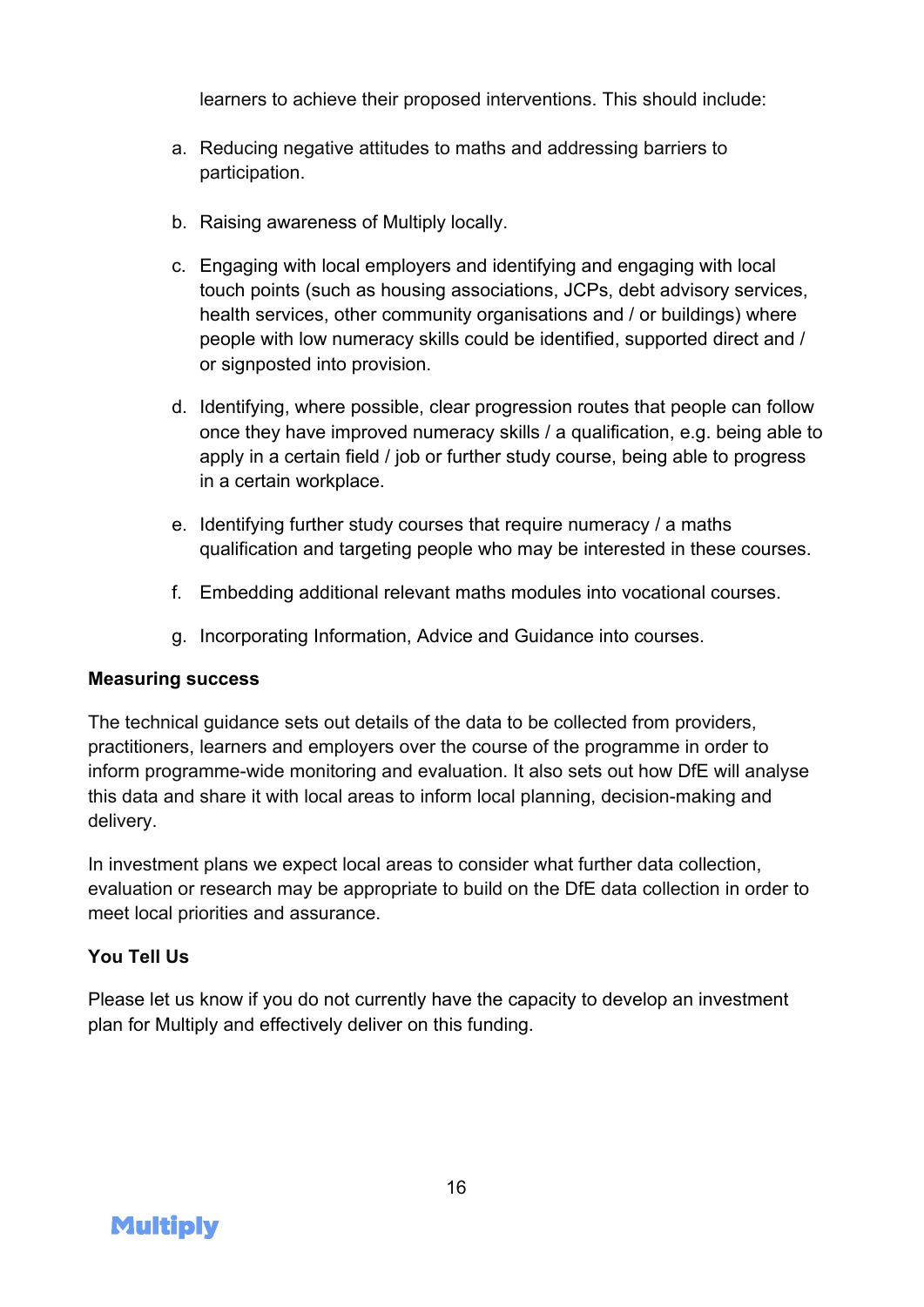## <span id="page-16-0"></span>**Assurance, accountability and reporting**

While flexibility and innovation will be key to reaching those who most need Multiply, we expect areas to provide assurance, accountability and reporting around the funding:

- a) In agreeing investment plans, we will agree outcome expectations for local areas based on the approved investment plans, and areas will report progress against these on a regular basis. This is detailed in the technical guidance [on the Multiply](https://www.gov.uk/government/publications/multiply-funding-available-to-improve-numeracy-skills.)  [web page.](https://www.gov.uk/government/publications/multiply-funding-available-to-improve-numeracy-skills.)
- b) In signing off investment plans, areas will be asked to commit to working with the Department for Education and ESFA on data collection and other activity to support the overarching evaluation of the programme.
- c) Allocation amounts may be subject to change in Years 2 and 3 according to delivery against agreed outcome expectations and spend against allocation profiles. Further guidance on management of under-spends can be found in the technical guidance [on the Multiply web page.](https://www.gov.uk/government/publications/multiply-funding-available-to-improve-numeracy-skills.)
- d) Areas will need to capture individual learner data and more detail is available in the technical guidance [on the Multiply web page.](https://www.gov.uk/government/publications/multiply-funding-available-to-improve-numeracy-skills.)
- a) Areas will also need to capture information from and about learners, teachers and providers in order to enable effective evaluation of the programme. More detail will be issued on requirements. The Department for Education will be establishing formal 'keep in touch' and peer support arrangements around the programme, that we expect local areas to engage in.

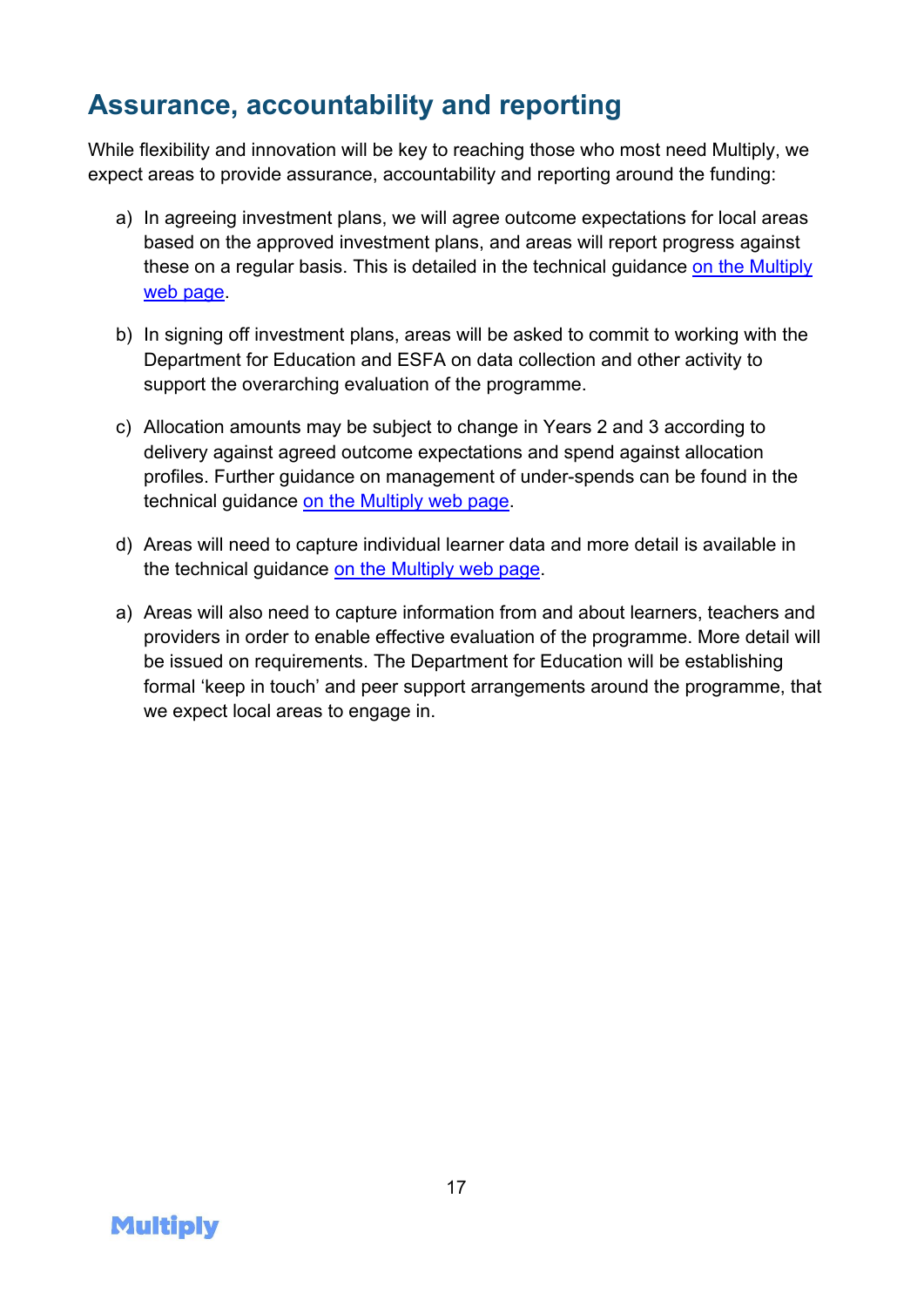## <span id="page-17-0"></span>**Application process**

A template for investment plans will be issued shortly.

Investment plans are invited from the Greater London Authority, all Mayoral Combined Authorities, and Upper Tier authorities outside of these areas in England.

Scotland, Wales and Northern Ireland should refer to the wider UKSPF investment [framework.](https://www.gov.uk/government/publications/uk-shared-prosperity-fund-prospectus)

Local area investment plans should be submitted by  $30<sup>th</sup>$  June 2022 to [Multiply.investmentplans@education.gov.uk](mailto:Multiply.investmentplans@education.gov.uk)

Once investment plans are assessed and approved, provisional allocations will be signed off, grant agreements will be put in place and first payments made in September2022.

For further information or to discuss a proposal ahead of submission please contact DfE at [Multiply.investmentplans@education.gov.uk](mailto:Multiply.investmentplans@education.gov.uk)